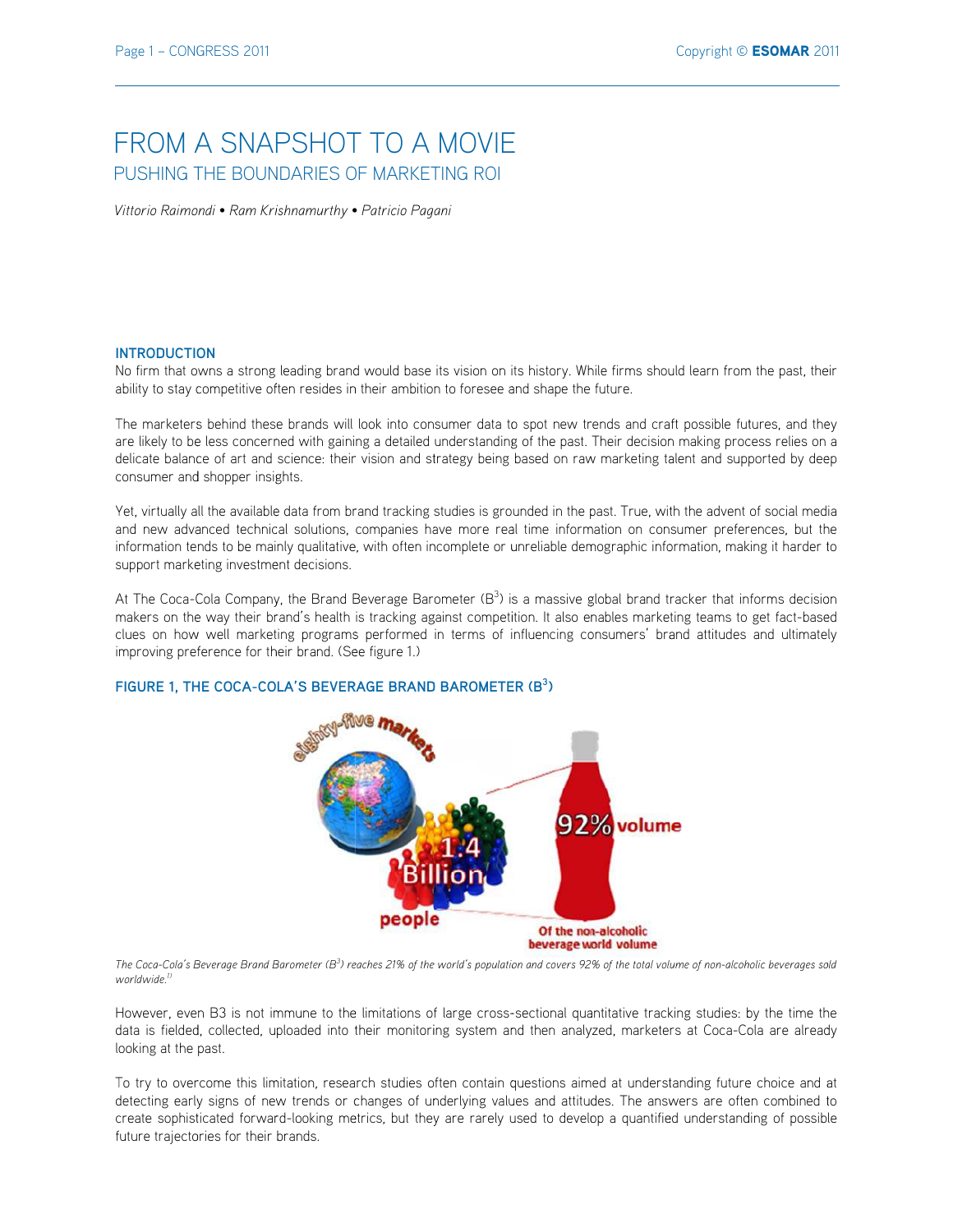Of course, there are methodological limitations to quantifying change using cross-sectional studies. We all know the problems associated with collecting stated attitudes and behaviors, and how the extrapolation of past performance or more sophisticated correlation analyses can be misleading or a mere reflection of the past. However, more can be done to provide deeper and forward-looking consumer insights, even within the mentioned limitations.

Armed with the same visionary mindset that allowed it to develop one of the best brands in the world, Coca-Cola undertook the ambitious task to prove this. This paper will outline how Coca-Cola has used its global Brand Beverage Barometer study to create a strong and shared point of view on the future of its brands, and how this helps make better marketing investment decisions.

The solution that will be described was achieved through a behavioral and attitudinal segmentation and the application of a dynamic modeling technique called System Dynamics. Through this technique, supported by a formal process to interpret and manipulate the output, Coca-Cola is now able to project its current understanding of consumers' choices into future performance for its brands. The result is a strategic planning tool that can enable the identification of high return marketing initiatives scalable across regions and the creation of a common language able to connect business goals to marketing actions.

This approach is similar to taking a series of consumer snapshots, behaviors inherently from the past, and turning them into a series of frames, creating a movie. We will stay with the 'picture to movie' analogy and will describe the setting, the cast and crew, the technology and the distribution system that contributed to its success, and will project a movie trailer to help the audience visualize examples of the applications.

#### FOUNDATIONS OF THE APPROACH - THE SETTING

As with every movie, the setting helps us understand the thoughts and experiences of the characters. Similarly here, it is important to touch on the theoretical and empirical foundations underlying the approach, which are grounded on long established marketing and consumer theories, as well as on the empirical experience developed by Coca-Cola over the last 125 years. The basic principles and their implications can be summarized in three points:

- 1. Consumers as resources The starting point is to take into the marketing realm the resource-based view of strategy.<sup>2)</sup> Much like the level of water in your bathtub, a brand's consumer base has the properties of a reservoir (a resource): the only way to change its level (the number of consumers of your brand) is to act on its flows, by recruiting new consumers and by preventing existing consumers from defecting from the brand. One implication is that market research and marketing initiatives should focus on the consumer flows, rather than the totality of consumers.
- 2. Different consumer flows may require different marketing actions For instance, recruiting new consumers (opportunity A) into the category is likely to require a different set of initiatives than preventing loyal consumers from increasing their preference for competing brands (risk B). Marketing textbooks can provide some theoretical foundations on which initiatives are best suited to act on which consumer flows. But the answer is likely to vary by country, by industry, and by the way an initiative is executed. Ultimately, good decisions reside in the marketers' superior knowledge of the brand environment in which the brand operates. (See figure 2.)

# FIGURE 2, AS THE LEVEL OF THE WATER IN A BATHTUB, THE NUMBER OF A BRAND'S CONSUMERS CAN ONLY BE CHANGED BY ACTING ON CONSUMER IN- AND OUT-FLOWS

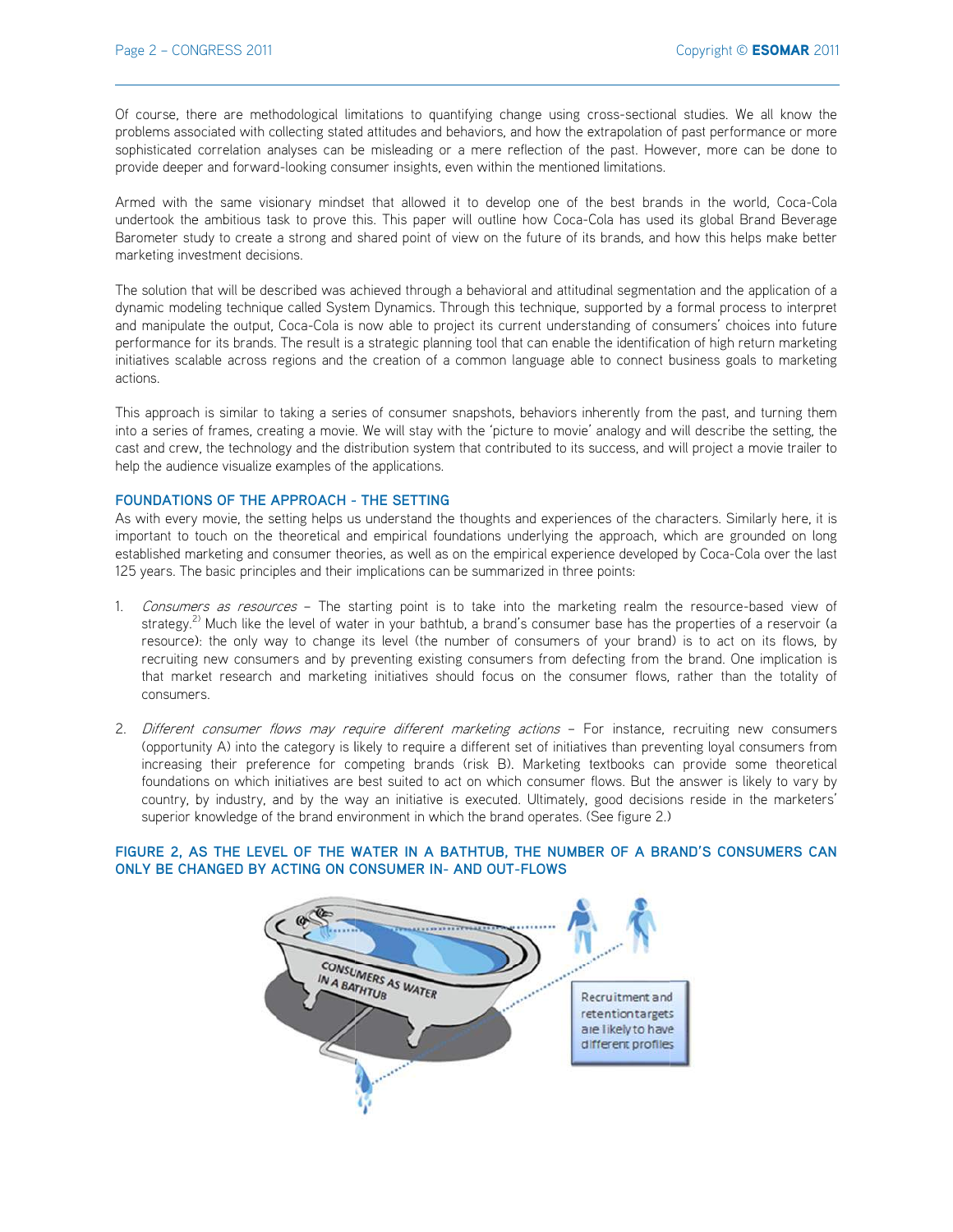3. Consumer flows determine brand performance - Building on the above points, we borrow from well-established marketing theories to recognize that consumers cannot be treated as one resource only. They can instead be grouped into a number of more or less sequential 'resources' based on their behavioral and attitudinal relationship as they relate to the brand. This process has long been recognized in the marketing field, and has been developed into a wide variety of alternative models;<sup>3)</sup> these models tend, however, to focus on the various stages of consumer development, as opposed to the flows connecting these stages. When the consumer base is disaggregated into multiple resources connected by possible flows, then a number of possible pathways emerge. This knowledge can reveal risks and opportunities for the brand, providing strong clues on where retention and recruitment activities are likely to have the highest impact on brand performance. Using the bathtub analogy, this equates to identifying leaks and blockages in the pipes connecting multiple reservoirs. Mathematical models can then help simulate the impact of the system from fixing each leak and blockage, helping to identify the most problematic pipes. The results of this leverage point analysis will empower brand managers with better information to select the right marketing initiatives, deciding how much to invest, and maximizing the return from the investment and the impact on the brand. (See figure 3.)

# FIGURE 3, THE BRAND CONSUMER BASE AS A SYSTEM OF RESERVOIRS CONNECTED BY PIPES



## ORGANIZATIONAL ROLES - THE CAST AND CREW

Using our analogy, everyone knows a great cast makes a great movie. Similarly, the most important component in turning the Beverage Brand Barometer cross-sectional 'snapshot' study into a movie was not a technical solution, but the cast and the crew.

- Senior decision makers The Producers. Senior executives in the strategic planning process are able to see the connections between marketing, insights and strategic planning and the need to strengthen these connections. Senior executives played a fundamental role for the birth, survival and success of the project. They had the guts to take a position, commit company resources and not walk away in the face of the challenges and inevitable ups and downs of the project.
- K&I executives The Director: The director is a Coca-Cola Knowledge & Insights (K&I) executive, and the project sponsor. As the expert connoisseur of all consumer data available to the company, he was the one with the critical knowledge of what was and what was not possible; rather than making what is not possible a limiting factor as often happens, he was able to apply creative thinking to develop innovative ways to use the data and to work within its sample size and statistical boundaries. Furthermore, he had a strong team of K&I associates in different countries that provided feedback on early applications and adapted the screenplay to every one of their markets to make it locally relevant.
- Marketers The Actors. A good script without good actors might make a good book, but would never be a great movie. Actors are those that take ownership of a role and inject passion into the plotline. Quantitative analysis alone, generated by a prescriptive process, is unlikely to generate a real impact no matter how sophisticated the underlying mechanisms are. This is the most common reason for failure of modeling exercises in any company. A senior global marketing director took an active role in the project, by listening to the needs of the marketing teams in the various regions and by driving the changes required to address these needs.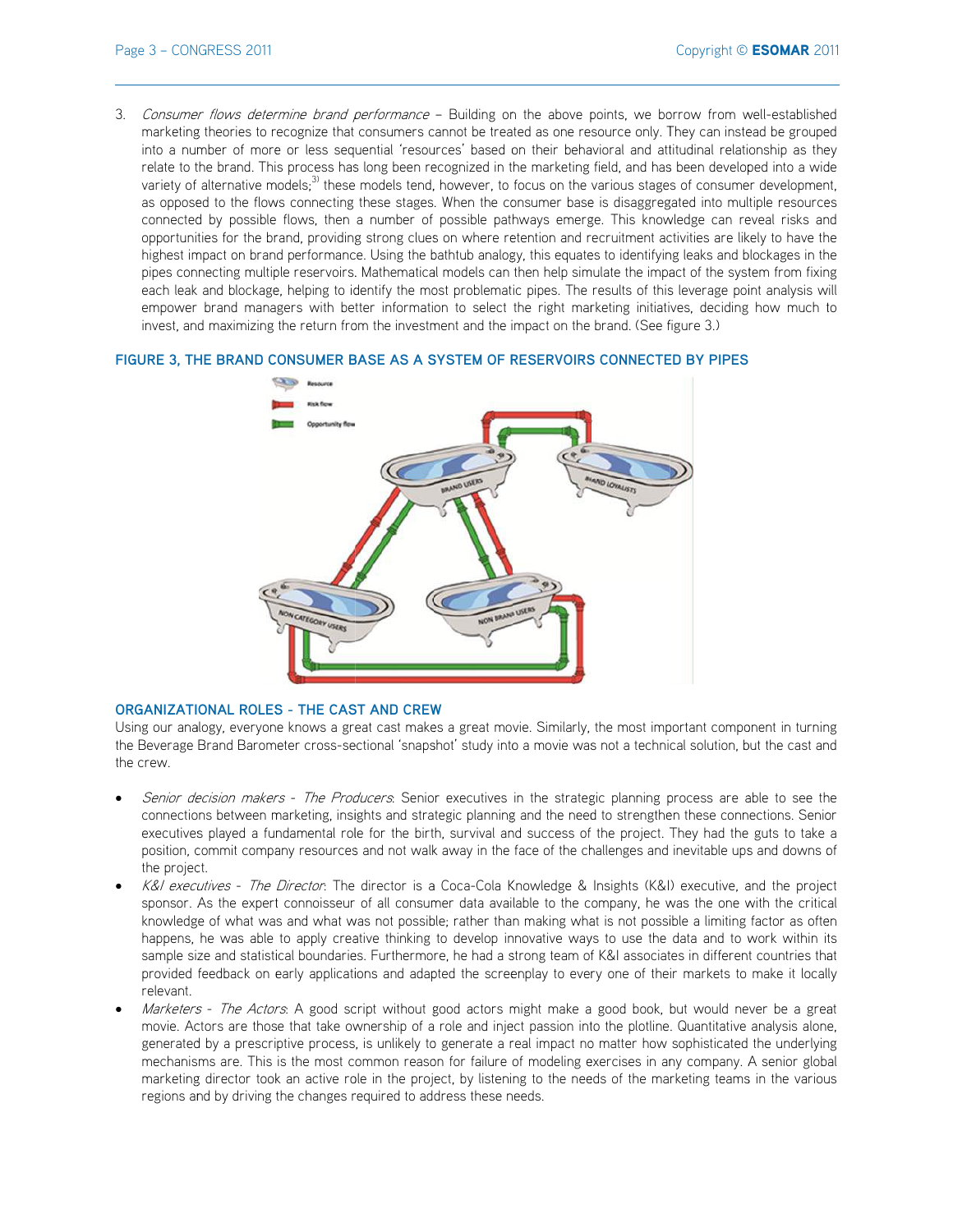#### **DETAILING THE APPROACH - LIGHTS, CAMERA, ACTION**

Some movies owe their entire success to special effects and to the application of new technologies. In our case, no new technology per se has been applied.

The strength of the technology was how it was employed, particularly in the mix of tools applied and in their orchestration. There were two main components:

#### **1. An attitudinal and behavioral consumer segmentation**

The marketing science literature has long uncovered the need to combine attitudinal and behavioral consumers' attributes to create robust segmentations. Behaviors alone will provide a good understanding of who consumes what in today's market, but can only provide limited clues on consumers' future preferences and behavioral changes. Attitudes, with all the limitations and disconnect from what consumers articulate and what they then go and do, can provide important insights into how consumers' preferences are formed, how they are likely to evolve, and how brands can best reach their hearts and win their preference. Coca-Cola applied an attitudinal and behavioral segmentation to its proprietary Brand Barometer tracking study by leveraging existing questions on several attributes, such as frequency of consumption for the brand and the category, future purchase intention for the brand and for key competitors, general attitudes towards the category and so on. These variables were combined to produce two parallel segmentations:

- Resource segmentation Assigning consumers to different resources, or reservoirs, based on their relationship with the brand;
- Flow segmentation The same consumers are then reassigned to different flows depending on their likelihood of switching between resources; these flows are essentially the pipes connecting the reservoirs.

This segmentation allowed bridging a very common gap of brand tracking studies. Respondents find it hard to describe how and why their behavior changed over time. So by nature, the switching questions are typically left to be answered through longitudinal studies, which can however only help us understand the past. In our case, this new segmentation allowed us to identify consumers that are likely to switch in or out of the brand. The focus is therefore on recruiting or retention *opportunities*, rather than actual flows.

#### **2. The application of a dynamic modeling technique, called System Dynamics**

As mentioned previously, the adoption of System Dynamics allows us to take the clear picture highlighted by the consumer segmentation and to transform it into a series of frames over time - past, present and future. System Dynamics has been widely used to understand the output generated by complex systems composed of multiple and interconnected resources.<sup>4)</sup> Many examples have been produced to show how counterintuitive behaviors can be produced by even simple systems made up of only a few stocks, and several empirical studies have shown that the human mind is unable to simulate and project the output arising from these simple systems and the inadequacy of conventional approaches to effectively capture these dynamics.<sup>5)</sup>

Although the underlying math is quite complex (a combination of differential and integral equations used to capture the dynamics of stock accumulation and depletion), the underlying principle is straightforward and very much in line with the resource-based segmentation, allowing us to move from insight to foresight.

The dynamic model that was constructed allowed us in fact to create a baseline scenario by simulating the evolution of the consumer base resulting from the initial level of the 'resources' and their changes through the in- and out-flows connecting them. The subsequent leverage point analysis enabled us to then identify the high priority consumer flows and the creation of best and worst case scenarios.

Finally, following the validation of the model and its outputs,<sup>6)</sup> the most challenging and strategically important part was the design of a user-friendly interface that enables managers to visualize the model output and to modify the results based on their knowledge and intuition, without compromising the robustness of the original output. The interface, supported by a structured process to absorb and even modify the initial results, allows brand managers to bring art back into the science, and is key to the adoption of the approach at local market level. (See figure 4.)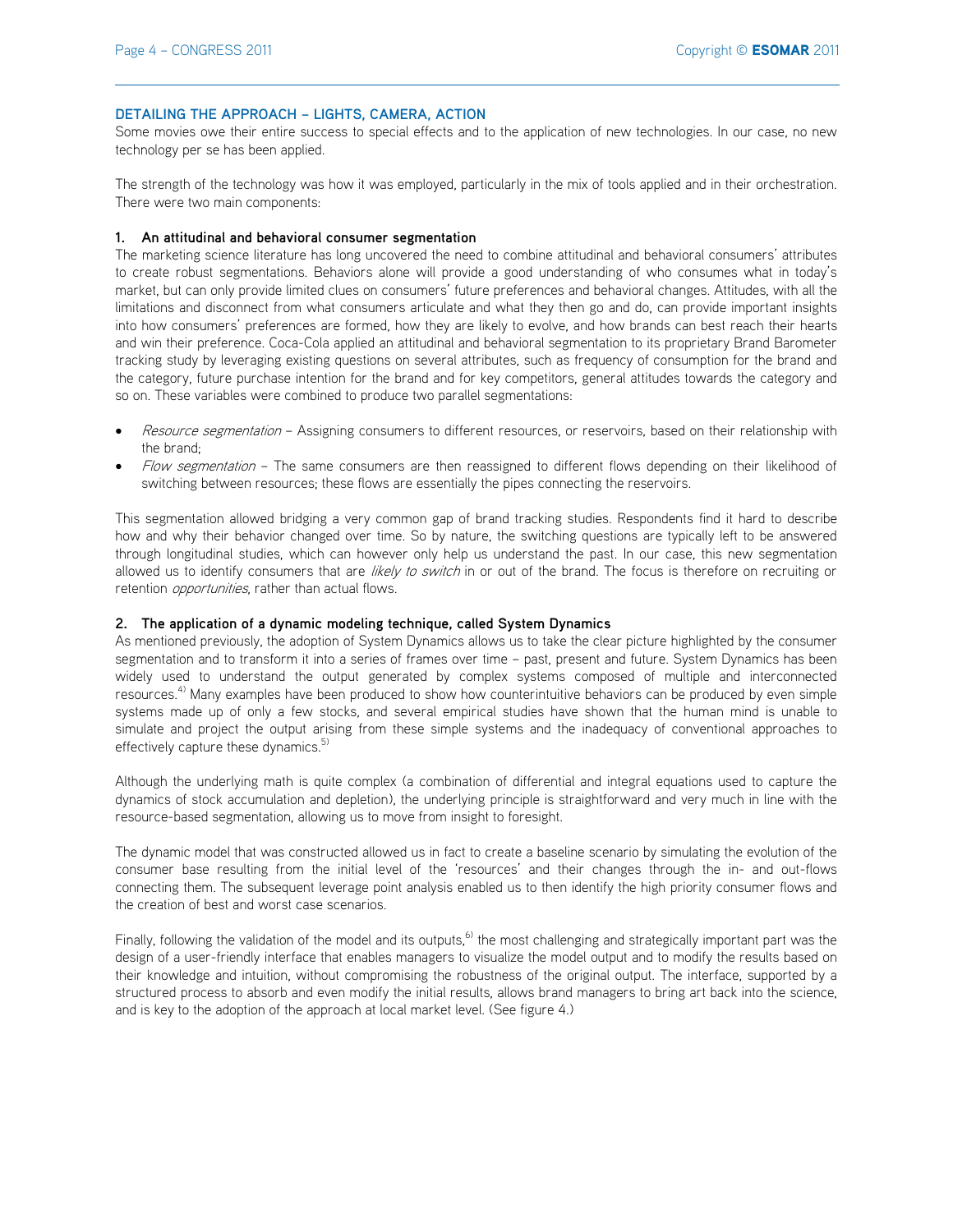

#### FIGURE 4, PROCESS AND KEY COMPONENTS OF THE APPROACH

#### **IMPLEMENTATION - THE DISTRIBUTION NETWORK**

Bringing together data for a 90+ country study like the Coca-Cola Brand Beverage Barometer calls for a high degree of attention to detail to ensure the integrity of research results. Coca-Cola already has a 'distribution network' for all of their consumer data that is world class. All of Coca-Cola key consumer research studies are processed centrally and then distributed through a data-mining software platform called Coca-Cola Vision (CCV).<sup>7</sup> CCV was also chosen to distribute the key outputs to the markets; benefits of this choice include:

- Easy dissemination and reduced resistance to change. The CCV platform allowed multiple and diverse sets of K&I and marketing teams across geographies to effectively mine the Barometer data and interpret their results, applying their own personal market experience. Being the currency for insights data analysis at Coca-Cola, the tool allows for sophisticated queries but is still user friendly and easy to manipulate.
- Fine tuning and validation of model. The CCV platform allowed for a streamlined and quick process for fine tuning the model in its initial stages. Also, it gave K&I Associates the confidence that they can validate the relevance of the model for their own markets.
- Positive ROI: Through the use of CCV's integrated platform, Coca-Cola is able to harmonize and seamlessly combine data from multiple vendors, geographies and data sources. Harmonization challenges alone usually make modeling exercises much more complex and costly. Working with a harmonized data set made this solution quite flexible and effective.
- Speed with which early insights can be brought to market. Having built the resource-based segmentation and subsequent deep dives into CCV helped Coca-Cola quickly streamline the results. Without a dynamic tool it would have taken much longer for brand managers to interpret and act on the results. (See figure 5.)
- Tracking of marketing actions and feedback loop: the CCV tool makes it easy for the brand teams to track results of their marketing actions and detect what future is unfolding, enabling them to take early corrective actions if necessary.

#### AN ILLUSTRATIVE CASE EXAMPLE - THE TRAILER

Because of confidentiality requirements, we will use four local and corporate level applications to create a trailer to illustrate the advantages of adopting the approach in a large multi-national firm.

Example 1: Translating business goals into marketing actions. From both a corporate (global) and local perspective, this approach enables the translation of business goals (e.g., volume or market share targets) into marketing language (e.g., recruitment targets), allowing for the testing of future ambitions against the current reality of our brand's opportunities and risks. Through its scenario planning capability, it also provides possible alternative translations of these business goals, revealing alternative paths that can be taken to close the gap. The resulting marketing language, further strengthened by rich descriptions for these paths (e.g., demographic or psychographic profiles), has empowered The Coca-Cola Company with much more detailed understanding of how to reach its 2020 goals.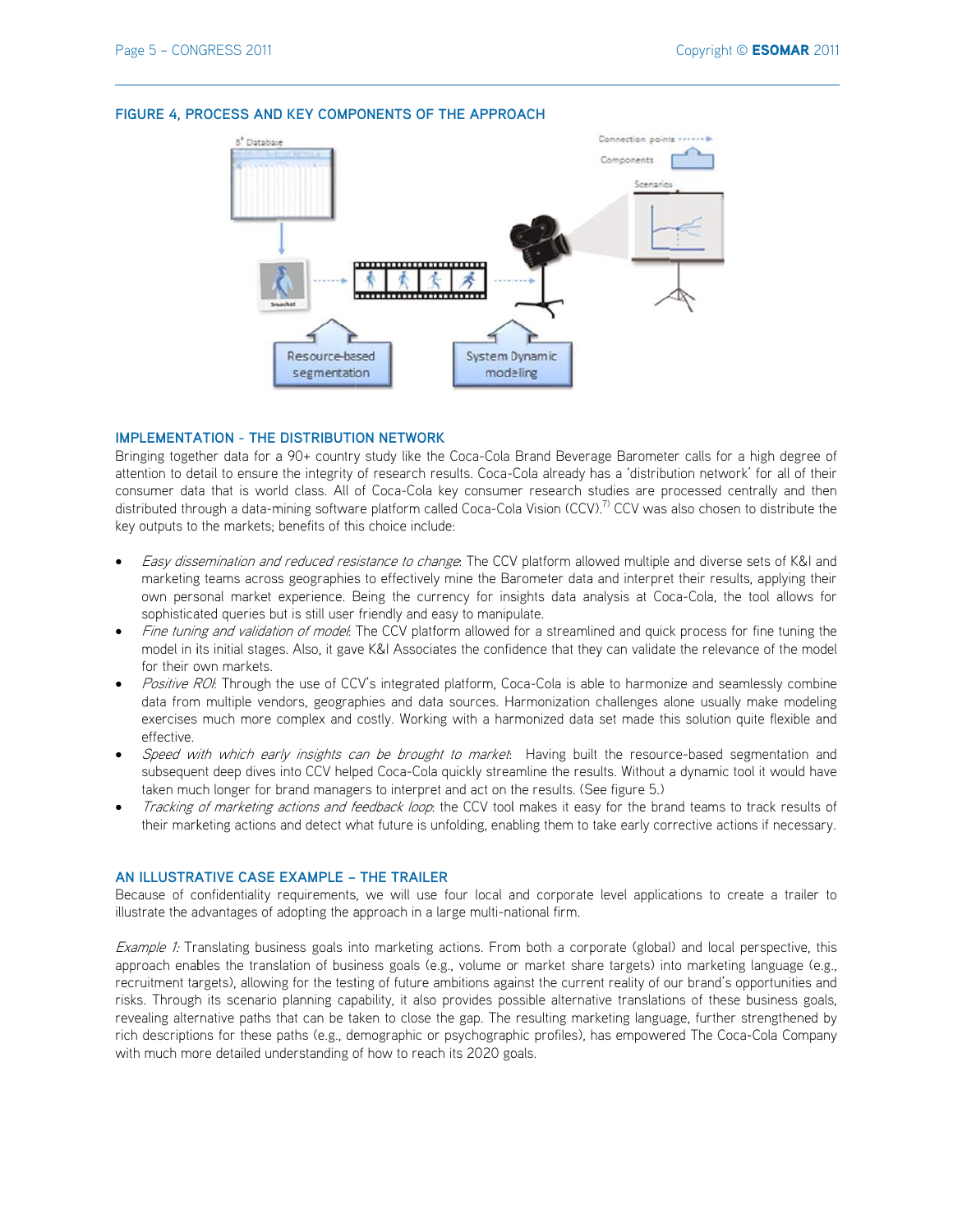**FIGURE 5, PROFILING RESOURCE SEGMENTS, GROUPED IN OPPORTUNITY (UP-FLOWS) AND RISK (DOWN-FLOWS) SEGMENTS, USING CCV** 

| D<br>HH                                                                    | 屛<br>$\tau$       | $%$ -        | ×<br><b>GAS</b>            |              |        |                  |                   |                             |
|----------------------------------------------------------------------------|-------------------|--------------|----------------------------|--------------|--------|------------------|-------------------|-----------------------------|
| Home<br>Advanced                                                           |                   | Appearance   | Graphs<br>Tools            | Document     |        | Information      |                   |                             |
| <b>Bar</b>                                                                 |                   | A Line       | Standard                   | Flip         | Switch | Rank -           | Compare With -    | 123 % v Ind Diff U          |
|                                                                            | Stacked Bar Trend |              |                            | I Nest       | Unnest | Show Warnings    | Show Significance |                             |
| Select<br>Graph<br><b>Av Width</b>                                         |                   | <b>Space</b> | <b>KH</b> What's Different | Merge & Lock |        | Ø Suppress Zeros | <b>M</b> Base     | <b>The Decimal Places 0</b> |
| Go To<br>Graphs                                                            |                   | <b>Tools</b> |                            | Layout       |        | Data             |                   | Show Me                     |
| <b>Profiling Brand A segments</b><br>Understanding significant differences |                   |              |                            |              |        |                  |                   |                             |
| between Opportunity and Risk consumers                                     |                   |              |                            |              |        |                  |                   |                             |
| <b>DEMOGRAPHICS</b>                                                        |                   | Total        | Oppor<br>tunity            | <b>Risk</b>  |        |                  |                   |                             |
| Gender                                                                     |                   |              |                            |              |        |                  |                   |                             |
| Total<br><b>Unweighted Numbers</b>                                         |                   | 6.124        | 226                        | 218          |        |                  |                   |                             |
| Male                                                                       | $\frac{9}{6}$     | 50%          | 41%                        | 57%          |        |                  |                   |                             |
| Female                                                                     | %                 | 50%          | 59%                        | 43%          |        |                  |                   |                             |
| Age Groups - Global                                                        |                   |              |                            |              |        |                  |                   |                             |
| <b>Unweighted Numbers</b><br>Total                                         |                   | 6,124        | 226                        | 218          |        |                  |                   |                             |
| 12-19 Years                                                                | %                 | 16%          | 11%                        | 23%          |        |                  |                   |                             |
| 20-29 Years                                                                | %                 | 18%          | 21%                        | 22%          |        |                  |                   |                             |
| 30-39 Years                                                                | %                 | 20%          | 21%                        | 24%          |        |                  |                   |                             |
| 40-49 Years                                                                | %                 | 20%          | 19%                        | 15%          |        |                  |                   |                             |
| 50+ Years                                                                  | %                 | 25%          | 28%                        | 14%          |        |                  |                   |                             |
| Socio Economic Level - Net                                                 |                   |              |                            |              |        |                  |                   |                             |
| Total<br><b>Unweighted Numbers</b>                                         |                   | 6,124        | 226                        | 218          |        |                  |                   |                             |
| High                                                                       | %                 | 24%          | 30%                        | 24%          |        |                  |                   |                             |
| Medium                                                                     | %                 | 32%          | 36%                        | 32%          |        |                  |                   |                             |
| Low                                                                        | %                 | 27%          | 19%                        | 24%          |        |                  |                   |                             |

Example 2: New geographical market clusters. From a corporate perspective, this approach can inform innovative and insightful ways to cluster markets, based on the relationship between risk and opportunity and their demographics. The approach has in fact been applied to the top brands in their top 31 markets, creating outputs that are comparable and can, for instance, reveal clusters of countries that have equally high volume risk and opportunity, suggesting high churn and the need to undertake a very different set of initiatives than in other markets and to set different ROI expectations. For brands that have a global reach, this will provide a strong foundation for important investment decisions involving initiatives that can be scaled across markets, with huge benefits in terms of ROI and efficiencies. (See figure 6.)

## FIGURE 6, QUANTIFICATION OF BRAND RISK AND OPPORTUNITY ACROSS GEOGRAPHIES TO IDENTIFY **CLUSTERS FOR SCALABLE MARKETING INITIATIVES**

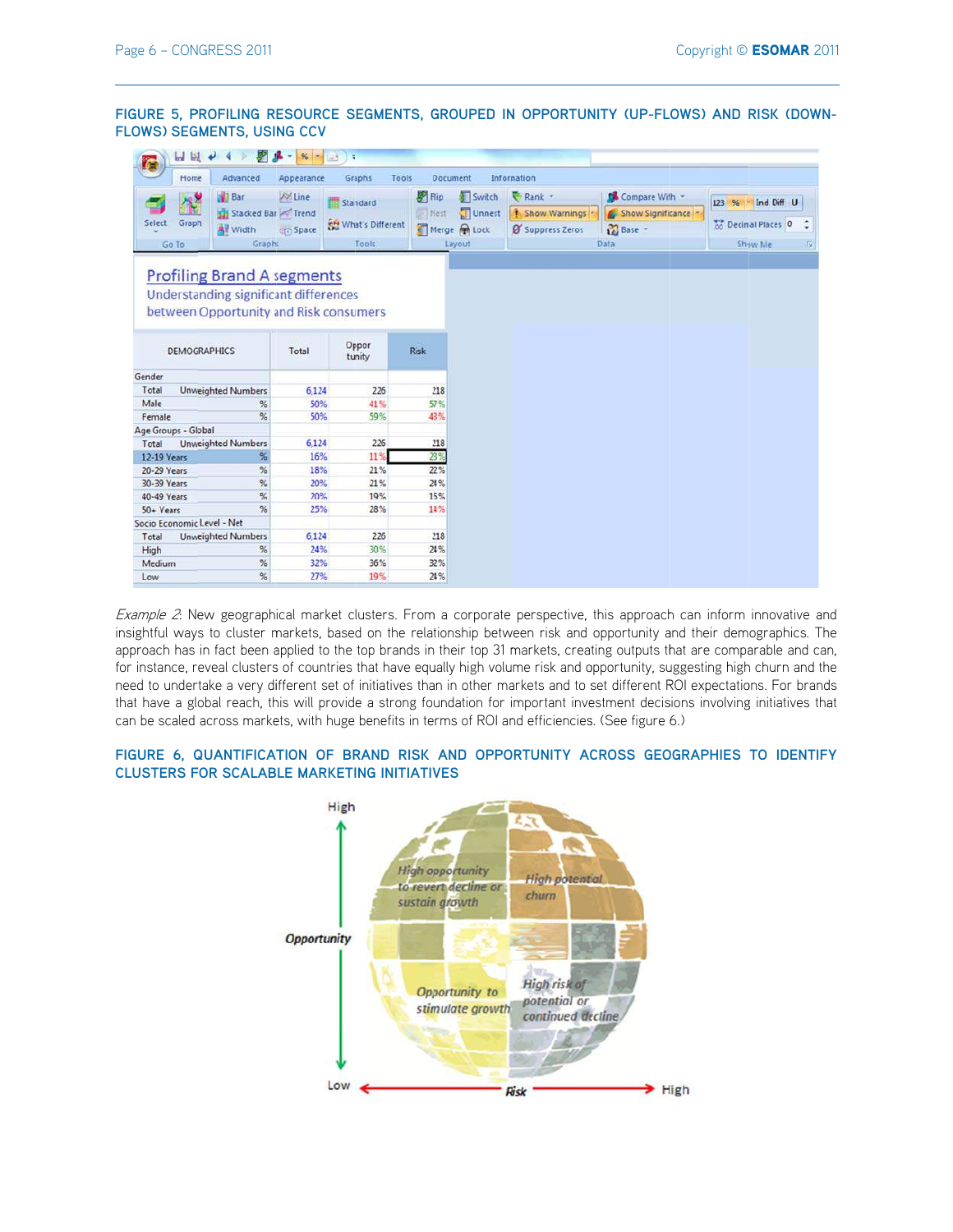Example 3: Supporting brand strategy. The approach can also produce strong insights at the local market level. It has, for example, been used in a market where a new, successful brand variant introduction created a break from a history of declining or flat results. The feared scenario was that after an initial period of excitement and marketing push for the newly introduced variant, the brand would return to the previous path of flat or gradually declining sales. By projecting different futures informed by a clear understanding of the brands' resources and potential consumer flows, the marketing team could fast forward the impact of potential marketing initiatives on brand P&L and agree on the set of initiatives, their sequencing, and investment levels most likely to produce the best outcome for the brand.

Again, we cannot overemphasize how the brand managers' ability to build clarity and confidence on which actions are needed to realize the best case scenario for the brand, not the scenarios themselves, has made the difference. To date, the brand is still enjoying healthy growth.

Example 4: New insights into brand loyalty. Brand loyalty is often measured through metrics such as share of stomach or consumption frequency. By combining flow and resource segments it was instead possible to use current (resources) and potential (flows) future brand preferences to identify the 'sticky consumers': high frequency / high share brand users likely to 'stick' with their choice in the short- to medium-term future. This in turn allows us to quantify 'brand stickiness', defined by the percentage of sticky consumers of all high brand users.<sup>8)</sup> Although this was not the primary objective of the work, this new measure allowed us to quantify the ability of a brand to retain its most valuable consumers, revealing differences between brands which would have not been visible through standard measures (e.g., consumer churn), ultimately enabling better marketing strategies.

#### **CONCLUSION**

In summary, this paper describes how a limited cross-sectional study has been turned into a powerful strategic planning and IMC (integrated media communication) productivity tool, giving marketers the ability to make better educated decisions on high-return initiatives.

The benefits go beyond the forecasts, as the future will invariably unfold differently from our expectations. It is not about forecasting the future, it is about enabling foresight, that is, the ability to create plausible quantified scenarios and to provide sufficient clues on how to realize the chosen strategic path. Driven by the multinational perspective and informed by local marketing wisdom, the value of the approach is its ability to enable the creation of goals and targets that are realistic, shared, and grounded in consumer data. It is not about how the movie ends, but whether the movie is good enough to stimulate meaningful conversations for its audience - the Coca-Cola marketing community across the globe. This movie is about what future firms want for their brands and how to get there, helping create a shared vision that ultimately leads to improved clarity and confidence.

Staying with the movie analogy for one more time, the target audience is not forced to buy the movie: local marketing teams decide whether or not to adopt the approach in their regions. And, as with many good movies, this new approach to brand planning has spurred a number of controversies around very delicate themes, such as the importance of recruitment versus transactional growth, and how it varies in different geographies. Far from settling the debates, it has however elevated the discussions by removing some of the semantic differences and by bringing facts to the table.

As the saying goes, all models are wrong, but some models are useful.<sup>9)</sup> In the case that we have described, the usefulness of the approach resides in what marketers do with the output, rather than on what the model itself is.

To conclude, here are several snippets of the audience's reactions. In the words of different executives from the The Coca-Cola Company:

"This is a bridge that helps us connect the Business Goals of key stakeholders with the Actions that business managers can actually manage. Move from "let's triple our revenue in the next 10 years" to "Grow brand X by 5% next year by recruiting 200,000 consumers that are currently drinking brand Y."

"This is a scenario-painting tool that allows us to test our future ambitions against current reality of our brand's strengths and weaknesses - so we know what we have to do to close the gap."

"This is a tool to enable scaling up of marketing programs - one thoughtware set traveling across many markets with similar growth pathways.'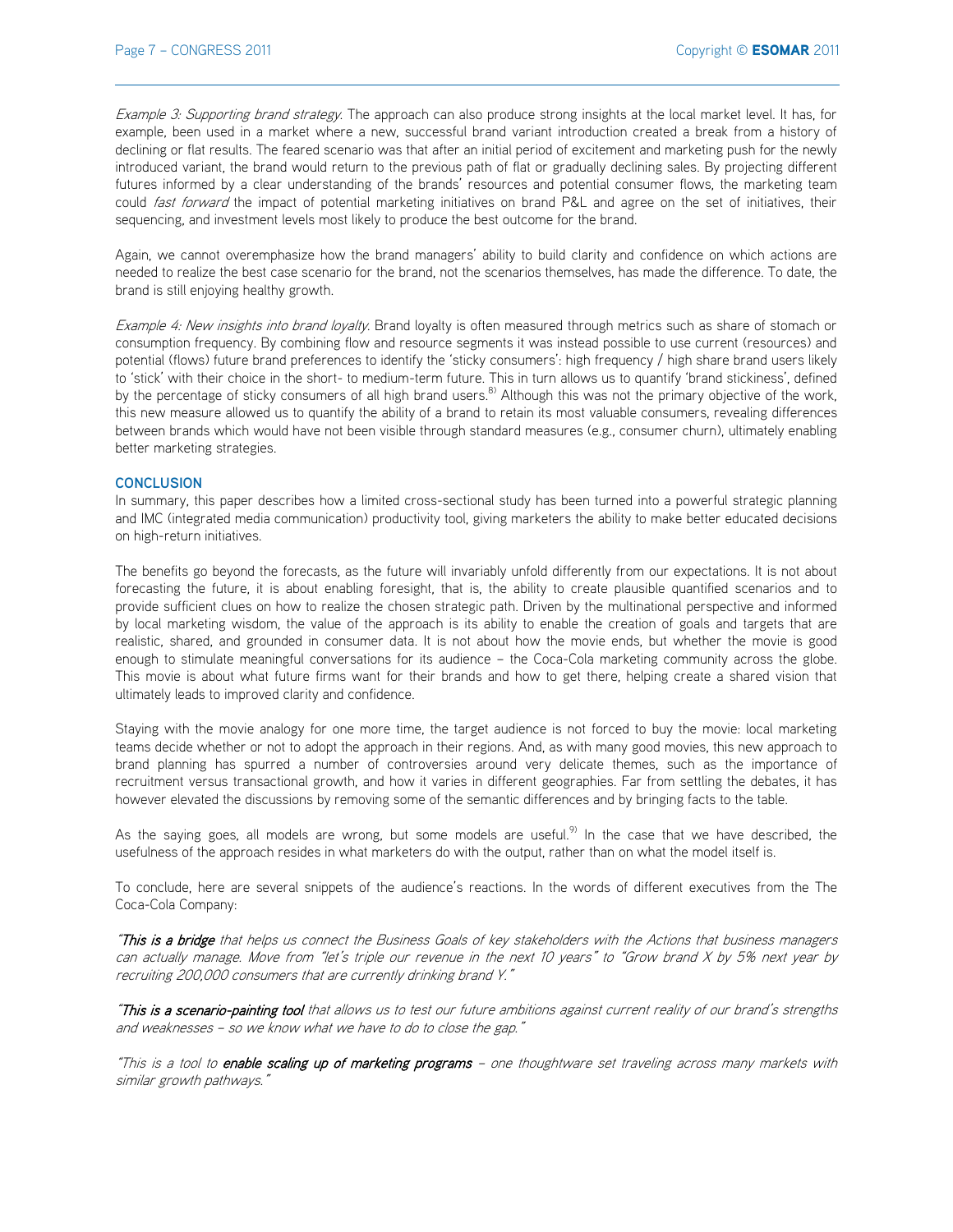"It provides common language across different parts of the System - Planning & Execution, Marketing & Operations, Global Teams and Local Teams and so on. By providing common language it provides the basis for a unified vision of future goals and also the means to achieve them."

"It allows us to do end-to-end planning, execution and tracking of results through one platform and set of metrics, all of them grounded in consumer targets."

# **FOOTNOTES**

- 1. Illustration taken from Coca-Cola Europe and the Philosopher Stone (Pagani et al, 2010). For further details on Coca-Cola Global Tracker, please refer to the above paper.
- 2. Resources have been a key component in strategy development in the last two decades, and there is extensive literature on the subject. A managerial discussion of how resources contribute to competitive advantage - the socalled 'resource-based view' of strategy (RBV) - can be found in many strategy texts (e.g., Grant,2001, chapter 5]). A more extensive treatment of the concepts, including comprehensive coverage of the supporting literature, can be found in Barney (2001, chapter 5). Although recent interest in the topic was awakened in the mid-1980s (Wernerfelt, 1984), the fundamental importance of firm resources can in fact be traced back over 45 years (Penrose, 1959).The most comprehensive textbook with both the theoretical foundations of the approach described in this paper and examples of practical applications can be found in Strategic Management Dynamics (Warren, 2008). Also see Competing for Choice (Finskud, 2008) for some early illustrative examples.
- 3. See for example Marketing Management (12th edition) (Kotler and Keller, 2006).. Extensive information on alternative customer development models is also available online from the American Marketing Association: www.marketingpower.com/mg-dictionary.php.
- 4. System Dynamics originated in the 1960s from the work of Jay Forrester and his colleagues at MIT. The methodology is based on feedback control theory, which has been applied and refined in engineering over the past 150 years. The most successful applications of System Dynamics in business, as well as the underlying theory, have recently been summarized in Business Dynamics (Sterman, 2000), which is considered the best textbook for business practitioners desiring to learn more about the methodology. Kim Warren, of London Business School, has recently pioneered the application of System Dynamics to business strategy. His work culminated in the publication Competitive Strategy Dynamics (Warren, 2002), and new powerful examples of its application and theoretical foundations can be found in the more recent book Strategic Management Dynamics (Warren, 2008). For a brief history on system dynamics see also: Pushing the Boundaries of the Traditional Research Debrief (Raimondi et al, ESOMAR Market Research 2005 Conference).
- 5. A recent review of the subject is offered in Why Don't Well-Educated Adults Understand Accumulation? A Challenge to Researchers, Educators, and Citizens. (Sterman et al, 2009).
- 6. For a review of System Dynamics validation methods and the differences in commercial versus academic applications, see D. Exelby et al, The validation of system dynamics models, System Dynamics Review, 2000
- 7. CCV is a program for interrogating consumer research studies developed by Infotools for The Coca-Cola Company. Infotools uses a proprietary harmonization technology and delivers standardized databases and interactive reports that are accessed through CCV by Coca-Cola employees around the world.
- 8. For an extended explanation of the concept of brand stickiness, how it can be derived and examples of applications, see A New Approach to Loyalty Reveals Hidden Opportunities. (Raimondi, 2007).
- 9. Empirical Model-Building and Response Surfaces (Box, George E.P. and Draper, Norman R., 1987). .All Models are Wrong: Reflections on Becoming a Systems Scientist (Sterman, 2002).

## **REFERENCES**

Box, George E. P. and Draper, Norman R. (1987). Empirical Model-Building and Response Surfaces. John Wiley & Sons Inc.

Cronin, M.A, Gonzalez, C, and Sterman, J.D. (2009). Why Don't Well-Educated Adults Understand Accumulation? A Challenge to Researchers, Educators, and Citizens. Organizational Behavior and Human Decision Processes,108, 116-130. Exelby, D. et al (2000). The validation of system dynamics models. System Dynamics Review.

Finskud, L. (2003). Competing for Choice. Vola Press.

Kotler, P., Keller, K. (2006). Marketing Management (12th edition). Prentice-Hall.

Pagani, P., Raubik, R, and May, J. (2010). Coca-Cola Europe and the Philosopher Stone. ESOMAR.

Raimondi et al (2005). Pushing the Boundaries of the Traditional Research Debrief. ESOMAR.

Raimondi, V. (2007).A New Approach to Loyalty Reveals Hidden Opportunities. Market Leader.

Sterman, J.D. (2002). All Models are Wrong: Reflections on Becoming a Systems Scientist. System Dynamics Review, 501- 531.

Sterman, J.D. (2000). Business Dynamics. McGraw-Hill.